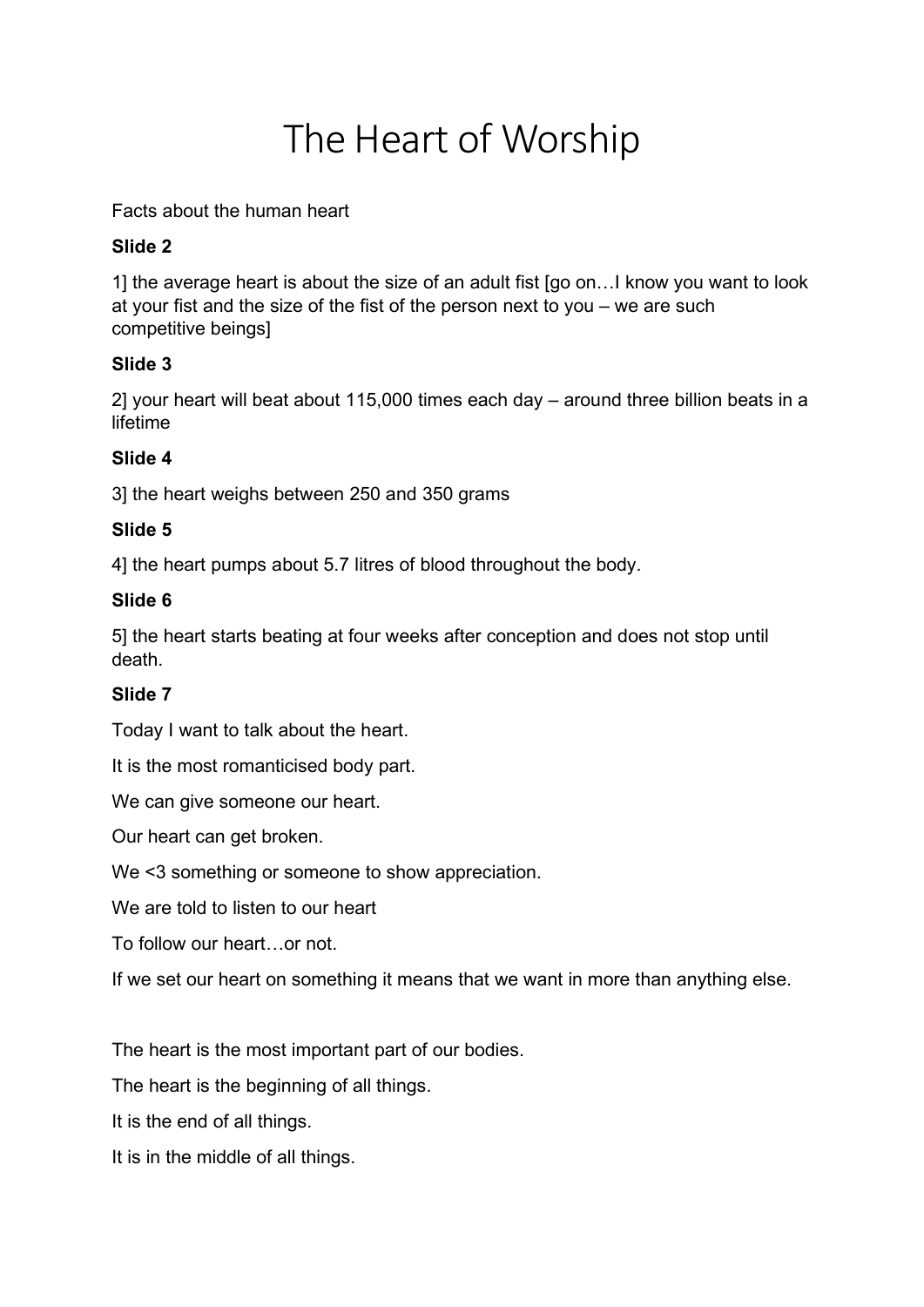It is in the songs that we sing.

It is in poems we recite.

It is in the passions we have.

It is in the people we love.

It is the part of you that connects with God and with other people.

It is where all your dreams and desires live

It is the source of everything that you.

King Solomon called the heart the wellspring of life and warned you to guard your heart "Above all else".

If your heart is unhealthy, it has an impact on everything else. It threatens your family, your friends, your career…everything. It is akin to poisoning a natural spring. If the source of the water becomes toxic, everything downstream will also become toxic.

Your heart is like a tablet which can be written upon. Not like an iPad or an Etch A Sketch. More like a slate tablet perhaps that requires etching. It takes time and effort to inscribe upon and things written are very difficult to erase.

Some things are written by the power of God and some things can be erased by that same power, but what have you inscribed on your heart? What graffiti have you allowed to be written on your heart through the entertainment you absorb, the relationships you've had, the information you have consumed? How does that writing impact your life?

Men and women were created by God and he made them different.

He made their bodies different.

He made their minds different.

He made their hearts different.

And to understand the Heart of God, we need to understand the hearts of his creation.

John Eldridge wrote that

**Slide 8**

*Deep in his heart, every man longs for a battle to fight, an adventure to live and a beauty to rescue.*

This is what a man needs to make him feel whole. This is one side of God's heart.

Of a woman's heart John Eldridge wrote: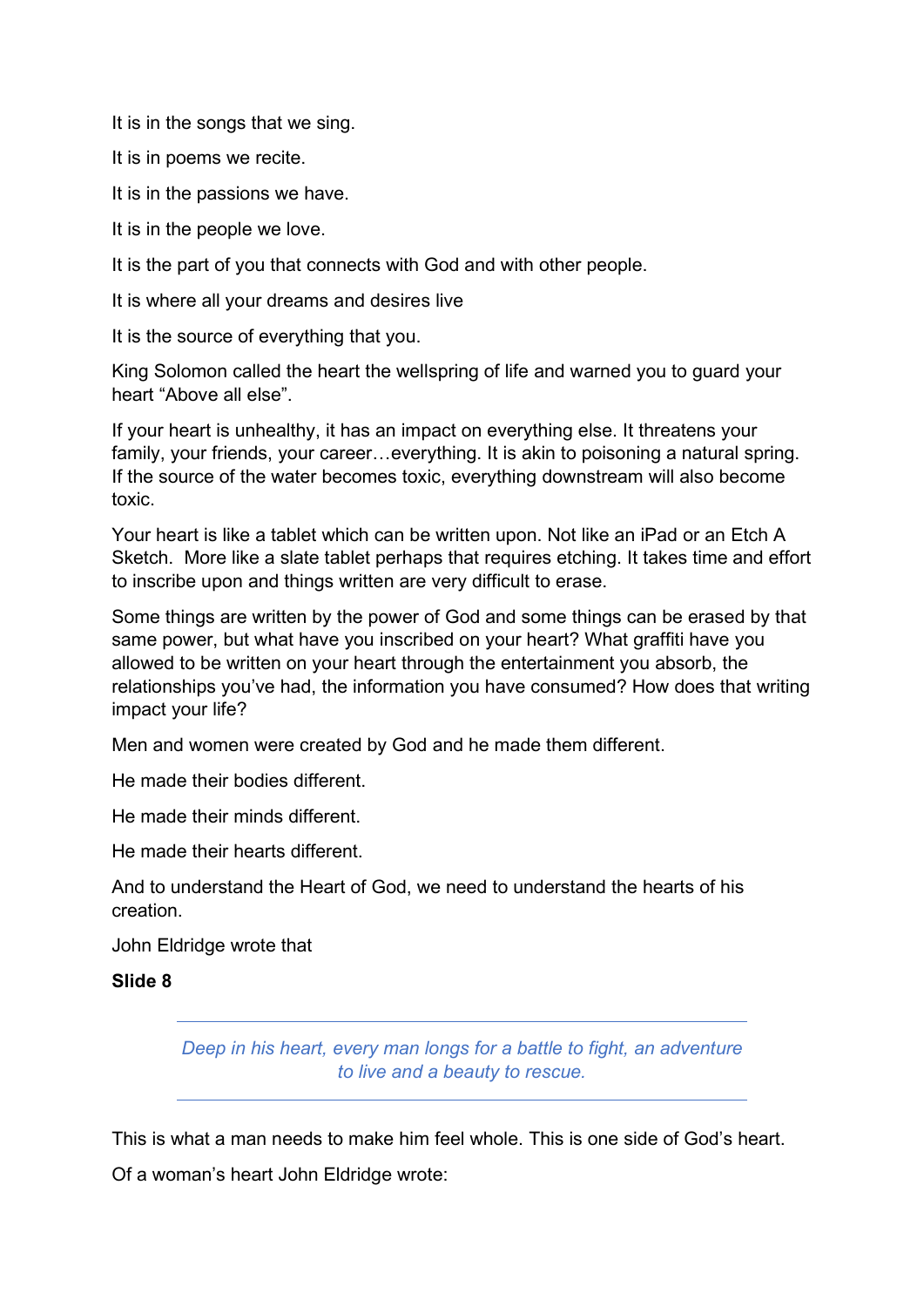#### **Slide 9**

*In every woman's heart of hearts, she longs for three things: to be romanced, to play an irreplaceable role in a great adventure, and to unveil beauty*

This is what woman needs. This is another side of God's heart and it is reassuring to note that the two are complementary.

But what about God's heart? God is neither male nor female as we understand the terms. He is God…a form, a being, an entity that transcends our understanding.

Again, John Eldridge asserts

#### **Slide 10**

*After years of hearing the heart-cry of women, I am convinced beyond a doubt of this: God wants to be loved. He wants to be a priority to someone. From cover to cover, from beginning to end, the cry of God's heart is, "Why won't you choose me?*

God took a great risk in giving people free will. He wants us to choose Him, but free will also means that we can NOT choose him. It is amazing how vulnerable God has allowed himself to be.

#### **Slide 11**

In Jeremiah 29:13 God says" You will seek me and find me when you seek me with all your heart."

God wants to be sought after.

He wants to be pursued.

He wants to be a priority.

He wants to be chosen.

He wants to be wanted.

God wants to be in the spotlight of our affection.

To show God that we love him, that we cherish him, that we want him we need to worship him. We must replace the negative messages written on our hearts with ones written with love and faithfulness, but more than that we need to get to the heart of worship.

We need to worship with the love language that God desires so much. We need to get to our hearts to get to the heart of God.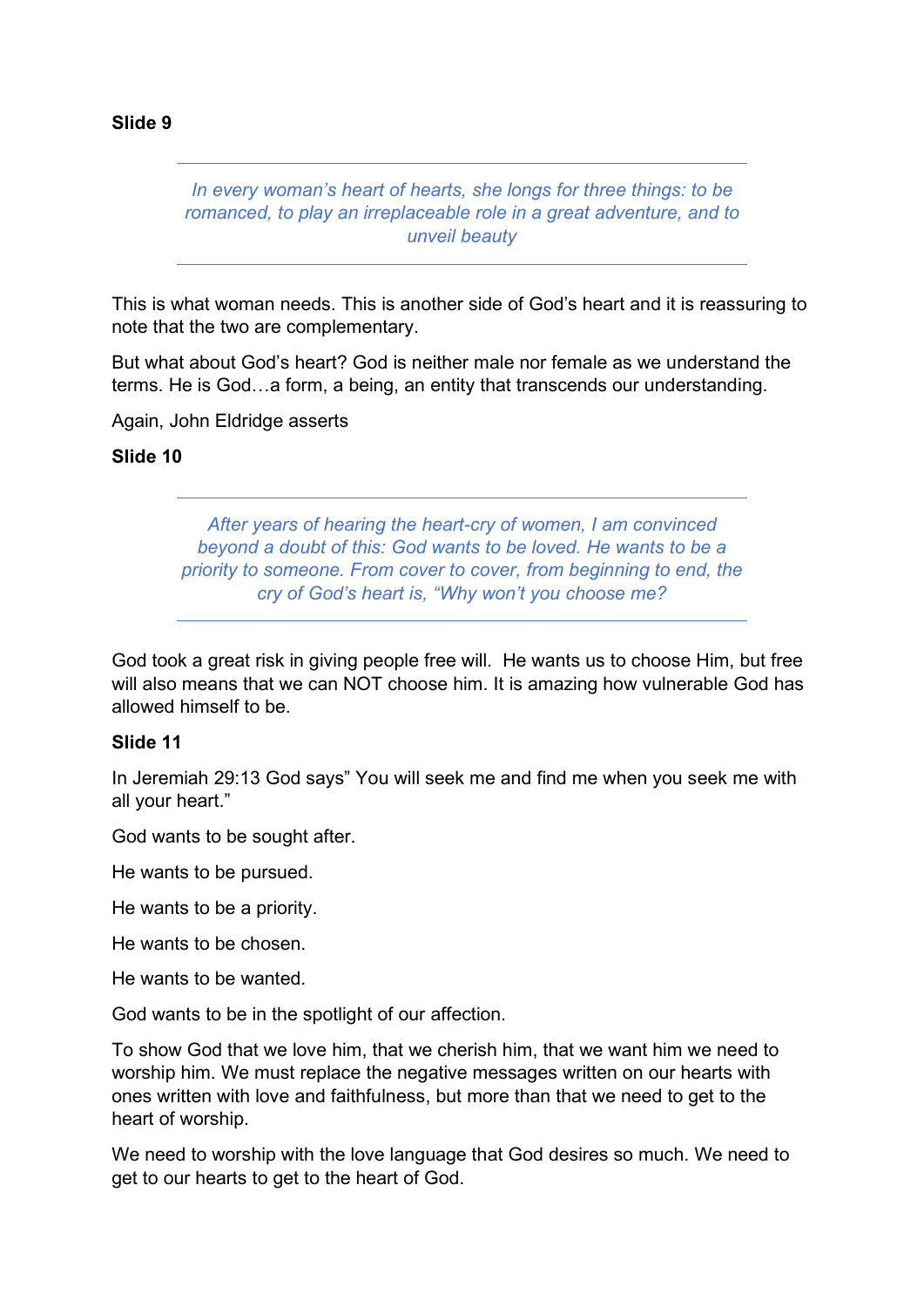# **Slide 12**

In Matthew 6:21 we are warned…" for where your treasure is, there your heart will be also."

Where is your treasure?

Is your treasure in earthly things? Is your treasure the same as what God would treasure?

Where is your heart right now?

## **Slide 13**

In Proverbs 4:23 we are told to guard our hearts above all else, for everything we do flows from it.

How do we guard our hearts? The answer lies in Philippians 4.

## **Slide 14**

<sup>4</sup> Rejoice in the Lord always. I will say it again: Rejoice! <sup>5</sup> Let your gentleness be evident to all. The Lord is near.  $6$  Do not be anxious about anything, but in every situation, by prayer and petition, with thanksgiving, present your requests to God.<sup>7</sup> And the peace of God, which transcends all understanding, will guard your hearts and your minds in Christ Jesus.

It goes on to say in verse 8

## **Slide 15**

<sup>8</sup> Finally, brothers and sisters, whatever is true, whatever is noble, whatever is right, whatever is pure, whatever is lovely, whatever is admirable – if anything is excellent or praiseworthy – think about such things.

Rejoice. Relax. Request. Reflect.

Focus on the good in people. Focus on the good in the world.

Continually and constantly turn to God. Put God above all else. Above all powers. Above all principalities. Above all vain conceit and suffering.

Make every single thing about God

That is the way to God's heart.

We are even given guidance, told how to pray in Matthew 6:9-13.

## **Slide 16**

 $9$  Our Father in heaven, hallowed by thy name,  $10$  your kingdom come, your will be done on earth, as it is in heaven.  $11$  Give us today our daily bread.  $12$  And forgive us our debts, as we also have forgiven our debtors. <sup>13</sup> And lead us not into temptation, but deliver us from the evil one. Interestingly the NIV translation leads out 'for thine is the kingdom, and the power and the glory, forever. Amen.'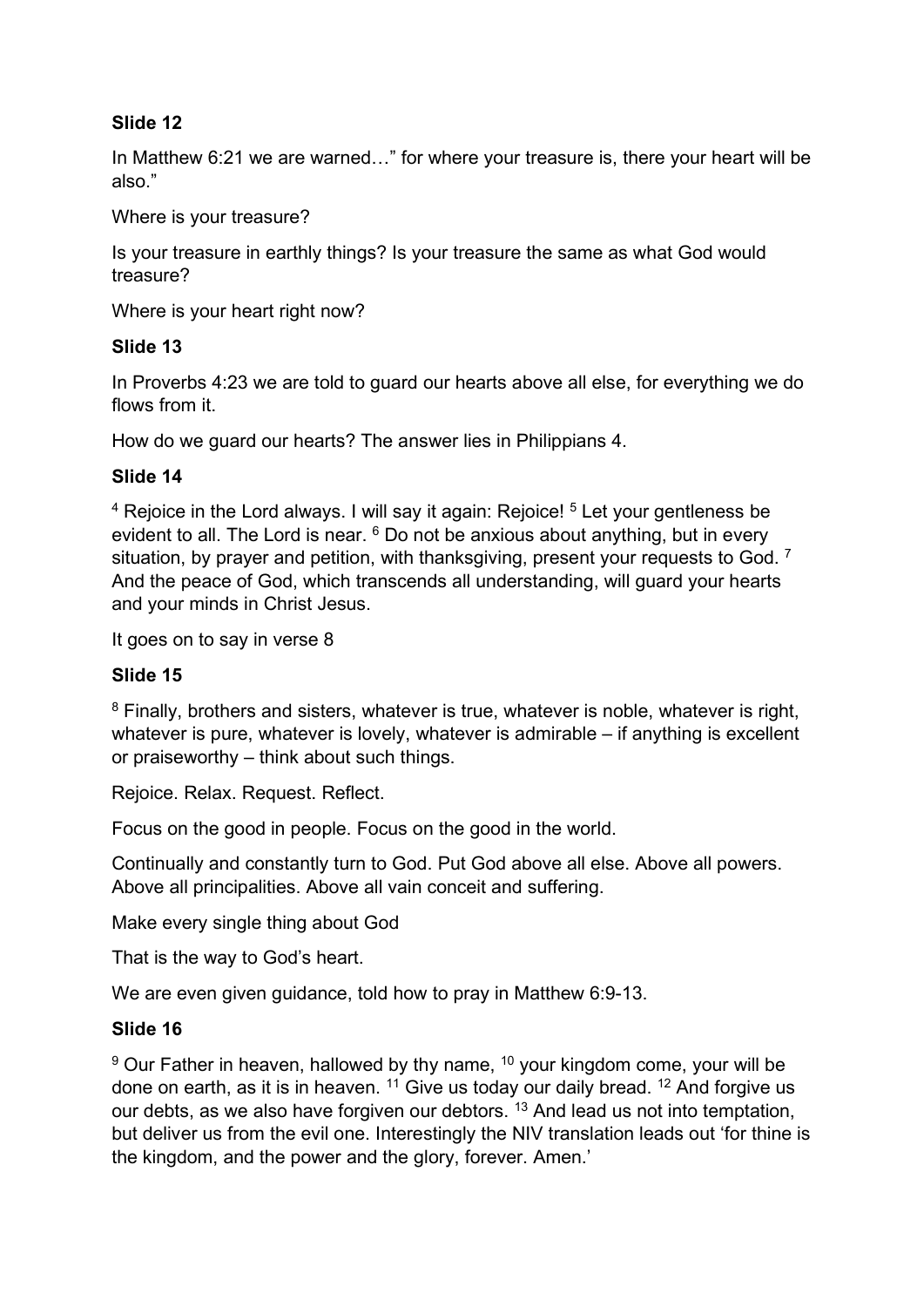Your kingdom come. Your will be done. God's. Not ours.

By God's grace we are able to have our sins forgiven and have our hearts cleaned, and by God's grace we are able to forgive the sins that others have done to us. We do not know another person's heart. We do not know what they are going through. We don't know what pain they are dealing with. We do not know what God knows; we just have to trust in him.

It is worth noting that verse 11 says give us today our daily bread. It does not say give us our bread for the week or for the month. Praying to God for our hearts and the hearts of others should be a daily occurrence.

As it says in the words of a song

**Slide 17** *Heal my heart and make it clean Open up my eyes to the things unseen Show me how to love like you have loved me Break my heart for what breaks your Everything I am for your kingdom's cause As I walk from earth into eternity* 

This is the way to God's heart.

God's heart is in the things unseen, at least unseen to the human eye. It is really important that we consider God's focus and try to see people as He sees them. We cannot see a person's heart, but we can see when people are in need. The Bible is full of stories about helping people – giving them what they need, not necessarily what they want.

In Matthew 25: 40-45 we read,

## **Slide 18**

The King will reply, <sup>40</sup> 'Truly I tell you, whatever you did for one of the least of these brothers and sisters of mine, you did for me.

<sup>41</sup> Then he will say to those on his left, 'Depart from me, you who are cursed, into the eternal fire prepared for the devil and his angels. 42 For I was hungry and you gave me nothing to eat, I was thirsty and you gave me nothing to drink, <sup>43</sup> I was a stranger and you did not invite me in, I needed clothes and you did not clothe me, I was sick and in prison and you did not look after me.'

<sup>44</sup> They also will answer, 'Lord, when did we see you hungry or thirsty or a stranger or needing clothes or sick or in prison, and did not help you?'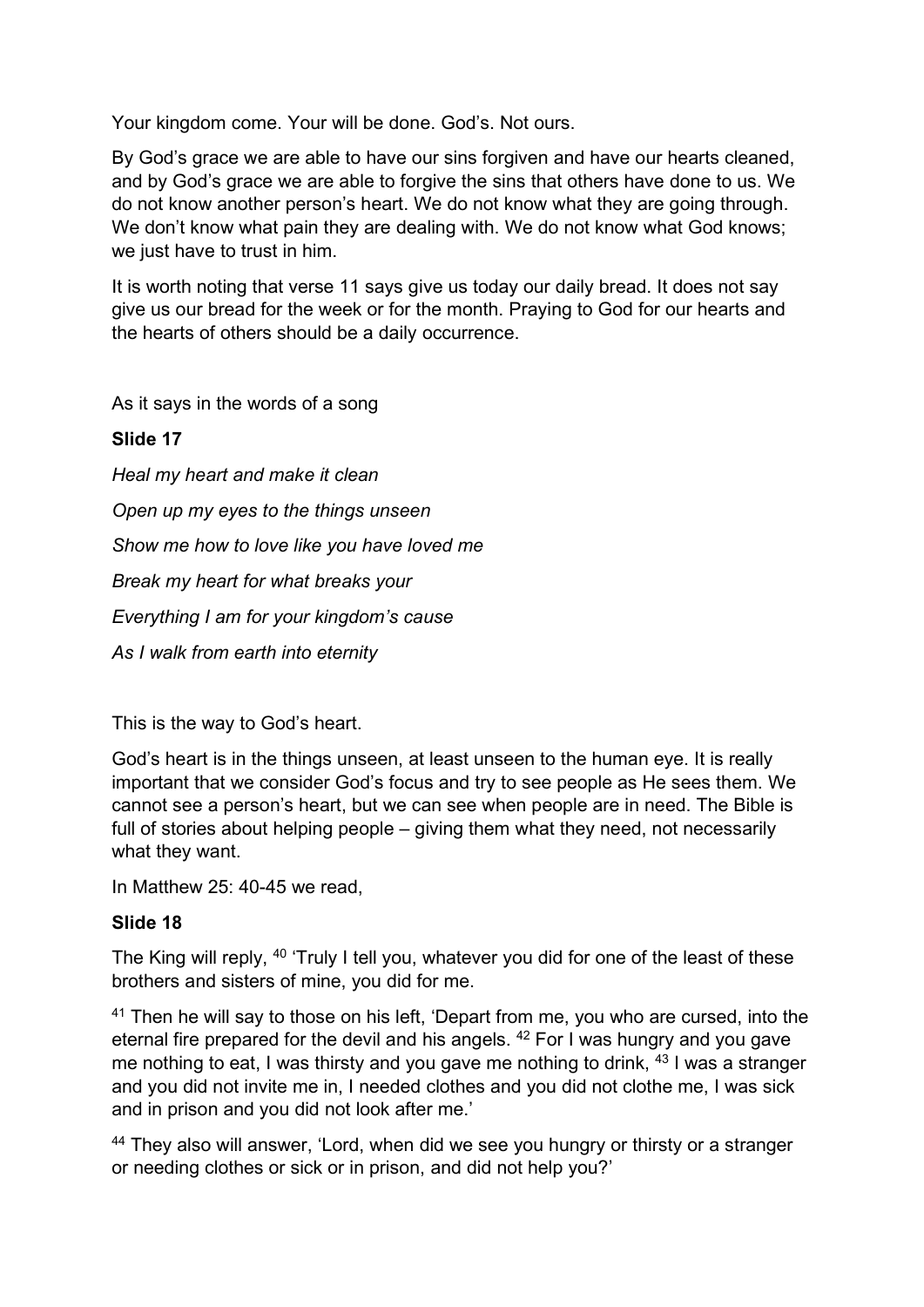$45$  He will reply, 'Truly I tell you, whatever you did not do for one of the least of these you did not do for me."

When it is your time to meet your maker face-to-face there are a number of questions that God will not ask you.

## **Slide 19 - 28**

He will not ask you

- What kind of car you drove
- The square footage of your house
- About the clothes in your wardrobe
- What your highest salary was
- What your job title was
- How many friends you had [on social media or otherwise]
- What neighbourhood you lived in
- Why you sometimes strayed from him

There was a story circling around the Internet [so it must be true] that read,

*My dad gave 50 bucks to a guy who said he needed to buy medicine for his kids. I told my dad he was probably going to spend the money on alcohol or something, but my dad said that 'whether he was lying or not says something about HIS character, but hearing someone in need and choosing not to help when I have the means to says something about mine."*

#### **Conclusion**

We are fallen beings and have grappled with God since the time of the original sin. From that point until now the human race has been on a meandering track – moving close to God…moving away again. Always seeking…sometimes finding.

Why should we focus on the heart of worship?

Why does God deserve our worship?

Why should we demonstrate our affection in a way that is meaningful to God?

Because He is holy and righteous and worthy to be praised.

He is the only one.

There is no other name that is deserving of our worship, affection and admiration.

When we do as we were created to do and worship our Creator, we are joining with all of heaven to lift His name on high.